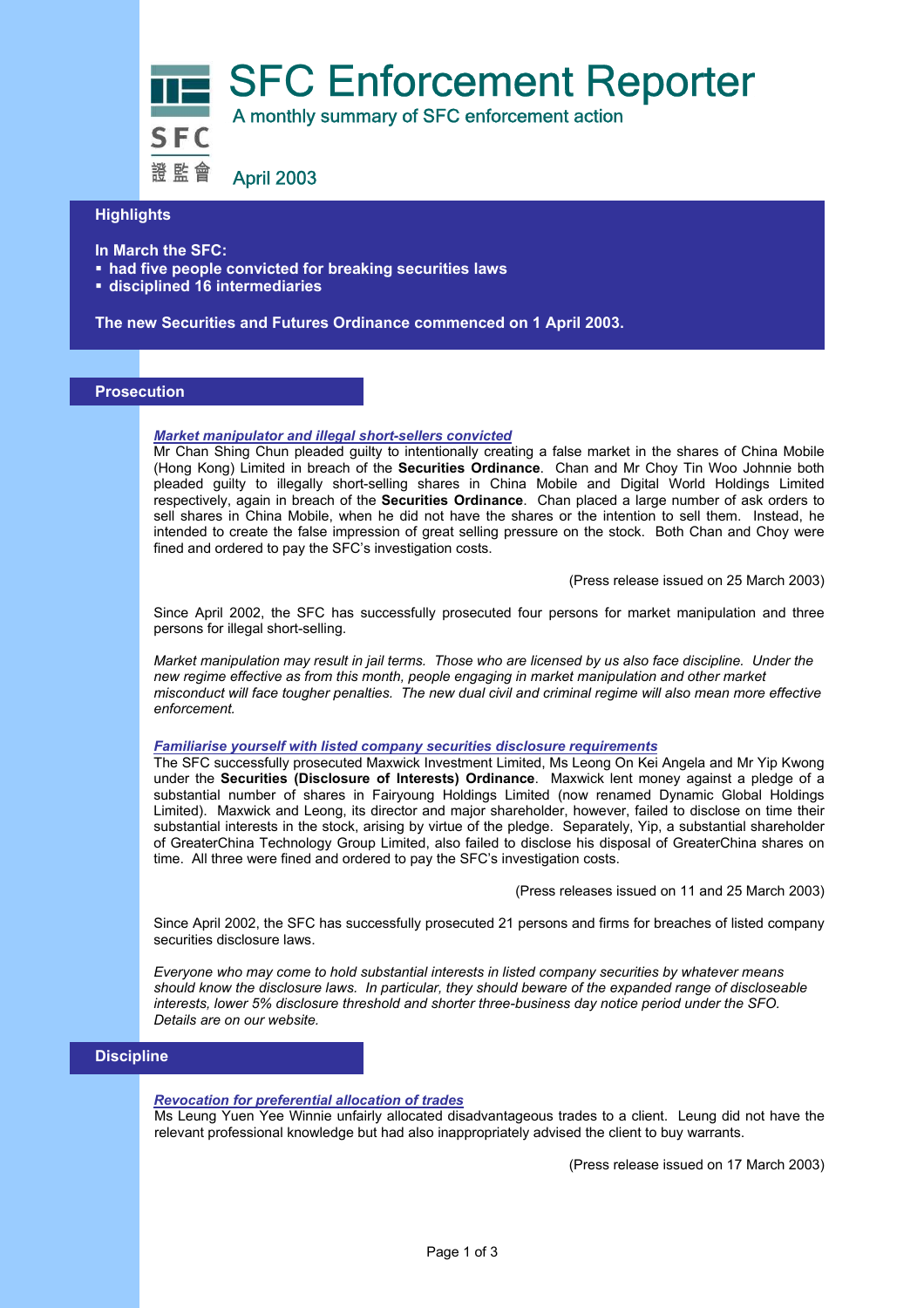

*Unfair allocation of trades to the detriment of clients is a very serious abuse of the trust that clients place in their brokers. The SFC will seek out and severely punish this malpractice. Firms should have proper safeguards against it too, for example, by randomly checking trading.* 

### *SFC suspends futures firm and its director for window-dressing*

Phoenix Capital Futures Limited failed to maintain the minimum level of liquid capital required by the Financial Resources Rules between January and October 2001, but window-dressed its financial position in order to report compliance in its monthly returns to the SFC. The SFC suspended the firm and its supervisory director, Mr Chan Siu Man Kirby, for two weeks.

(Press release issued on 25 March 2003)

*Investors are entitled to assume that their brokers observe the FRR. Window-dressing subjects clients to risks that they do not take voluntarily. An offending firm may be suspended even where no loss has resulted.* 

## *Suspensions for dishonesty*

Two brokerage firm staff lied to help a dealer's representative (DR) at another firm conceal his trades from his employer. Mr Chau Kwok Hung and Mr Liu Cheuk Sun had their registrations suspended for one month and four months respectively. Liu got a heavier penalty because he had also (a) failed to seek prior consent from the DR's employer, and (b) allowed the DR to operate another client account without written authorisation.

The SFC also reprimanded Ms Tsui Pui Yin. Tsui helped the DR open an account, and allowed him to operate three other accounts without seeking the consent of the DR's employer. The DR left the industry after the incident and the SFC has accordingly revoked his registration.

(Press release issued on 5 March 2003)

*Dishonesty in every form casts grave doubts on a licensee's fitness and properness, and inevitably attracts stern penalties. Also, executing trades for the employee of a licensee without his employer's consent, and allowing him to operate another client's account without authorisation are typical signs of dodgy business. Anyone tolerating these illicit practices will be disciplined.* 

### *More penalties meted out on Listing Rules breaches*

The SFC reprimanded the following licensees for breaches related to the Placing Guidelines for Derivative Warrants: (a) IPO Securities Limited, Mr Yong Ka Wai, and Mr Lau Siu Fai; (b) Mr Chan Kai Wang Kevin; (c) Ong Asia Securities (HK) Limited and Mr Lynn Kwok Hung George; and (d) Mr Li Cheung.

IPO Securities, Lau, Chan and Li all failed to ensure the warrants were not placed with connected clients under the Placing Guidelines then in force. Ong Asia Securities and Lynn failed to understand the Placing Guidelines. Yong, who was not licensed by the SFC at the relevant time but was involved in the management of IPO Securities, bears responsibility for the failings in internal controls and audit trails.

(Press releases issued on 4, 13, 27 and 28 March 2003)

*Failure to comply with the basic market rules demonstrates a disregard for market integrity. Further, inadequate audit trails may frustrate investigations. The SFC therefore views such failures seriously, and*  fining is a definite possibility in the future. While the SFC is committed to facilitating market development, it *will not tolerate blatant breaches of the basic rules and regulations.* 

*Unlicensed activities led to reprimands for firm, its dealing director and branch manager* 

A routine SFC inspection discovered unlicensed dealing activities at Concord Capital Brokerage Limited. The SFC reprimanded Concord, Mr Wat Ying Hang (its dealing director) and Mr Tsang Tak Chuen (its representative and branch manager) for the failures in supervision and internal controls.

(Press release issued on 20 March 2003)

*Unlicensed dealing activities may lead to both prosecution and disciplinary actions for each and every responsible persons. Firms must institute sound internal controls to protect both their clients and themselves. Under the SFO, the criminal penalties have significantly increased.*